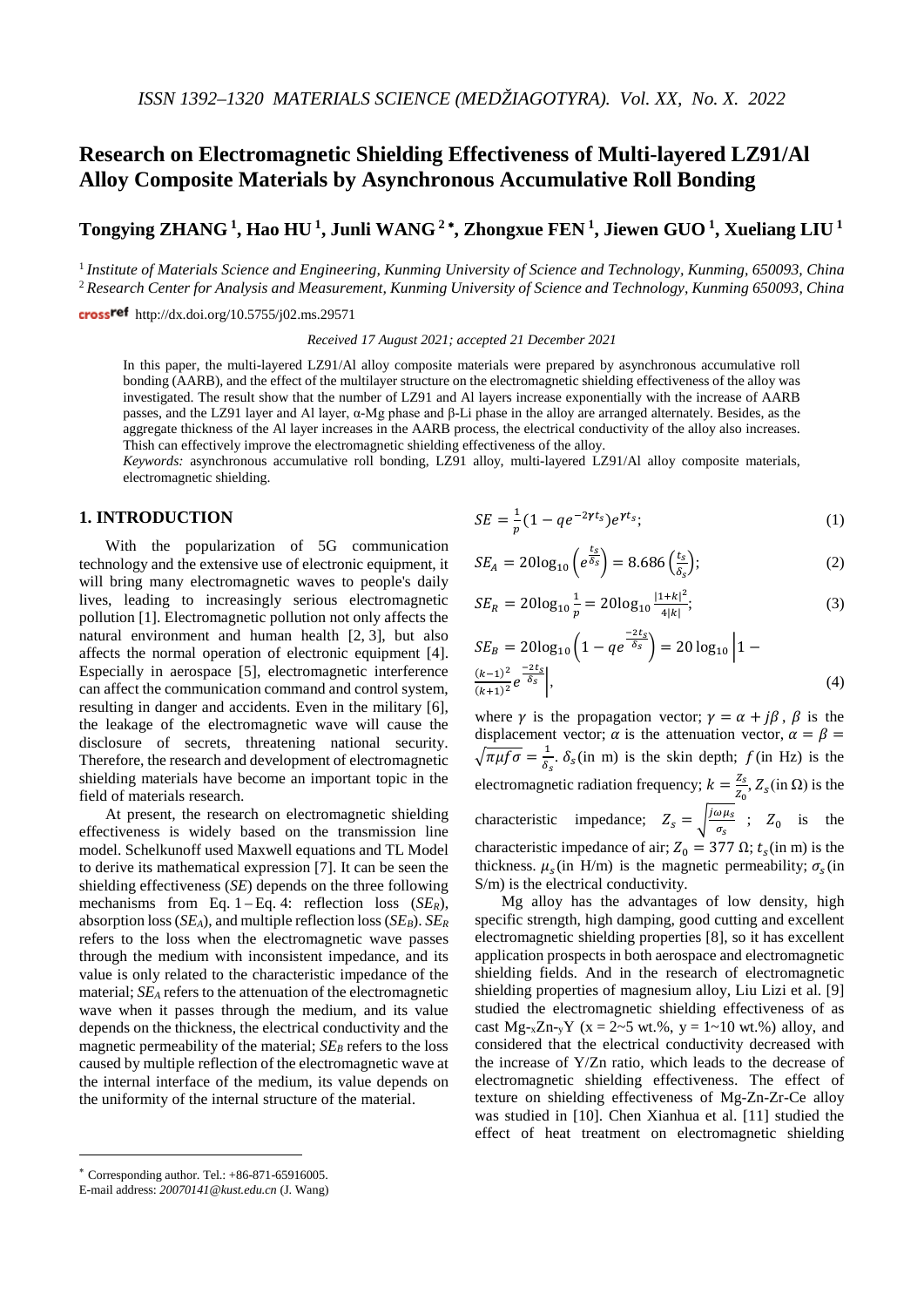effectiveness of ZK60 alloy and considered that the precipitation of solute elements is conducive to improving the electromagnetic shielding effectiveness. Wang Jiahao et al. [12] studied the effect of cross interaction of dual-phase on electromagnetic shielding effectiveness of Mg-9Li alloy during different rolling stain. Xu Zhichao et al. [13] studied the influence of directional solidification on the electromagnetic shielding effectiveness of Mg-Zn-Y alloy by controlling the orientation relationship between the LPSO phase and matrix. In conclusion, the research on electromagnetic shielding effectiveness of Mg alloys mainly focuses on: (1) *SEA* and *SER* can be improved by changing the alloy element ratio and heat treatment; (2)  $SE_R$  can be improved by deformation texture; (3) changing the grain boundary density, phase boundary density and the orientation relationship between phase and matrix improves *SEB*. Schulz R.B. et al. [14] established a multi-layered shielding model and theoretically pointed out its feasibility. However, the research on this multi-layered structure magnesium alloy is rare, which needs further research and analysis.

Accumulative Rolling Bonding (ARB) [15] is a severe plastic deformation process with the characteristics of superimposed rolling and repeated deformation, which can not only realize the preparation of multi-layer materials but also prepare ultra-fine grained materials with excellent performance due to a large amount of deformation. AARB [16] is a new process that introduces asynchronous rolling into ARB, which combines the advantages of both. Compared with ARB, AARB can produce additional shear deformation in the rolling process, thus further improving the mechanical properties of materials. Mg-Li alloy is a special magnesium alloy with ultra-light properties. According to the binary phase diagram of Mg-Li alloy [17], when the Li content is between 5.3 wt.% and 10.7 wt.%, the alloy shows a typical dual-phase structure, so it also has obvious advantages in electromagnetic shielding. When Al alloy is coated on Mg alloy, its plasticity and corrosion resistance can be improved through the complementary effects of various materials [18], and the addition of Al layer can improve the electrical conductivity of the material, which is similar to conductive coating materials [19]. Moreover, Al alloy and Mg alloy are both light metals, which will not deteriorate the shielding density of multilayered composite materials [20], in addition, the addition of the Al layer increases the number of alloy layers, strengthens the interface reflection, and is also conducive to electromagnetic shielding effectiveness.

In this paper, LZ91 alloy and industrial pure aluminum alloy were used as the original materials. And LZ91/Al composite matetial, a multi-layered structural material formed by the alternating arrangement of Al/Mg/Al/Mg/....../Al, is prepared by AARB. Its electromagnetic shielding effectiveness was studied from experiment and theoretical arithmetic.

## **2. EXPERIMENT**

The experimental materials were LZ91 magnesium alloy and 1070 industrial pure aluminum ( $\geq$  99.9 wt.%). The thickness of 1070 Al alloy was 0.015 mm. The LZ91 alloy was annealed state and provided by Zhengzhou Institute of light metals of Chinalco with the thickness of 0.54 mm, and its chemical composition is shown in Table 1.

**Table 1.** Chemical composition of LZ91 alloy, wt.%

| --<br>llement | . .<br>-- | n<br>ப | $\sqrt{2}$            | ٦A۳     |
|---------------|-----------|--------|-----------------------|---------|
| `ontent       | .v.       | 1.VJ   | $\mathbf{O}^{\prime}$ | n<br>ш. |

Cut the LZ91 alloy strip into a specimen of 60 mm  $\times$  35 mm  $\times$  0.5 mm by wire cutting. Polished the specimen with a wire brush until it was bright to remove the oxide layer on the surface, and then cleaned the surface with acetone to remove the surface oil. Two surface-treated specimens were aligned from top to bottom, a layer of aluminum foil sandwiched between them, and riveted at both ends, coated the aluminum foil on the surface. The AARB experiment was carried out on the two-high asynchronous rolling mill LG-300, and the asynchronous ratio is 1:1.08. After that, the specimen was heated at 250 °C for 5 min in a box resistance furnace, and carried out the AARB experiment with 50 % reduction, then repeated the above steps for a total of 4 passes. Those specimens were named as  $AARB<sub>0</sub>$ ,  $AARB<sub>1</sub>$ ,  $AARB<sub>2</sub>$ ,  $AARB<sub>3</sub>$  and  $AARB<sub>4</sub>$ , and  $AARB<sub>0</sub>$  was the original specimen, and the theoretical thicknesses of  $AARB<sub>0</sub>$  to  $AARB<sub>4</sub>$  are 0.54 mm, 0.562 mm, 0.577 mm, 0.594 mm, 0.607 mm, respectively*.* The microstructure was observed by Olympus Bx51m optical microscope, and the phase composition was analyzed by D/max-2200 X-ray diffraction. The Hall Effect Measurement System was used to test the electrical conductivity of specimens, carried out five measurements for each pass, and fetched the average as the electrical conductivity. The coaxial tester was used to test the electromagnetic shielding effectiveness, the test standard was ASTMD4935-2010, the measuring instrument was DR-S02 planar analogy shielding effectiveness tester, and the test frequency was 30 MHz~1.5 GHz.

## **3. RESULTS AND ANALYSIS**

#### **3.1. Microstructures**

Fig. 1 shows the metallographic microstructure and XRD pattern of the LZ91 original state. It can be seen that LZ91 alloy is mainly composed of bcc Li<sub>3</sub>Mg<sub>7</sub>( $\beta$ -Li) and hcp Li<sub>0.92</sub>Mg<sub>4.08</sub>(α-Mg). And in LZ91 alloy, α-Mg phase is about 30 %, β-Li phase is about 70 %, therefore, in Fig. 1, α-Mg phase is represented the white phase, and β-Li phase is represented the gray phase.



**Fig. 1.** Microstructure of original state LZ91 alloy: a – metallography microstructure; b – XRD pattern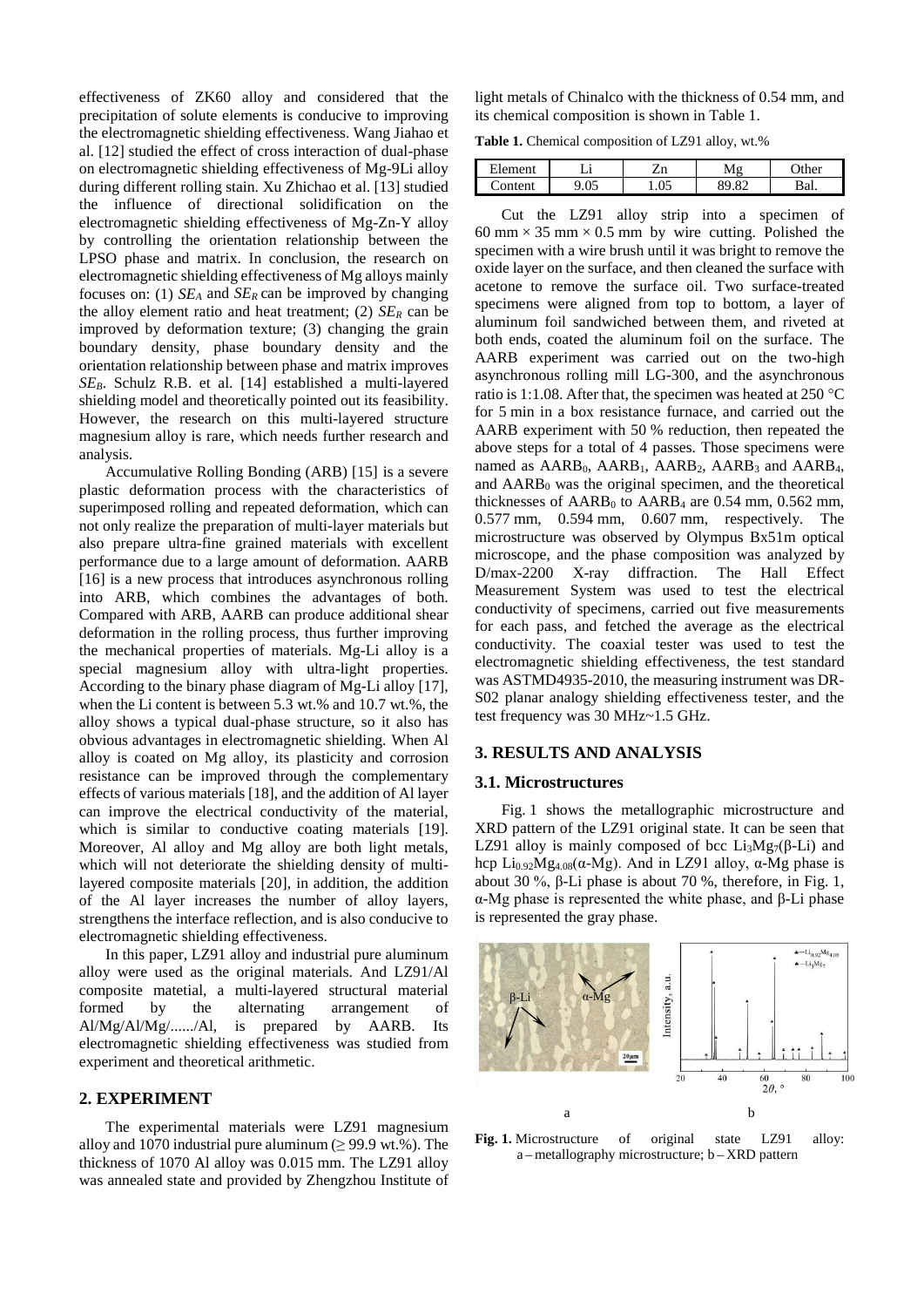Fig. 2 shows the microstructure of LZ91/Al alloy under different AARB passes, it can be seen that LZ91/Al alloy is in the alternate arrangement of Al/Mg/Al/Mg/.../Al structure under AARB, and the interface between LZ91 and Al alloy is obvious and combines well. As can be seen from Fig.  $2a - Fig. 2e$ , with the increase of rolling passes, the layer number of LZ91 alloy increases exponentaly as  $2<sup>n</sup>$  (n is the AARB pass),  $AARB<sub>1</sub>$  to  $AARB<sub>4</sub>$  is 2, 4, 8, 16, respectively. The layer thickness in ND decreases uniformly, and the average thickness of  $AARB<sub>1</sub>$  to  $AARB<sub>4</sub>$  is 267.41, 134.14, 63.13, 32.75 μm, respectively, the layer number of Al alloy varies as  $2<sup>n</sup>+1$ , the thickness of Al layer changes in a stripe code pattern because the fresh coating of aluminum foil before each pass, which is consistent with coded-ARB [21]. However, the total thickness of Al alloy increases, and the average thickness is respectively about 13.31, 6.69, 3.57,  $2.67 \mu m$  from  $AARB<sub>1</sub>$  to  $AARB<sub>4</sub>$ . Besides, from Fig. 1 and Fig.  $2 f$  – Fig.  $2 i$ ), it can be seen that with the increase of passes, α-Mg and β-Li elongate along RD, refine and alternate along ND, and the phase spacing in ND decreases gradually, then α-Mg fracture and evenly distributes in LZ91 sheet, Of original LZ91 alloy  $\alpha$ - Mg particles are relatively large, and the particle size is about 15 μm. Its thickness in ND is about  $3-8$  µm after AARB<sub>2</sub>, and rapidly thinned to less than  $3 \mu m$  by AARB<sub>4</sub>, and most are maintained at about 1μm, which is due to the fact that the alloy is subjected to a great amount of deformation in the AARB process, and the accumulated deformation energy storage forces the grain refinement.



**Fig. 2.** Microstructure of LZ91/Al with different passes:  $a - AARB<sub>0</sub>; b, f - AARB<sub>1</sub>; c, g - AARB<sub>2</sub>; d, h - AARB<sub>3</sub>;$ e,  $i - AARB<sub>4</sub>$ 

## **3.2. Electromagnetic shielding effectiveness**

Fig. 3 shows the electrical conductivity and the electromagnetic shielding effectiveness of multi-layered LZ91/Al composite materials with different passes. After plastic deformation, there are lots of dislocation entanglements in materials in general, which can increase the resistivity and decrease the electrical conductivity of the material. However, in this paper, the electrical conductivity of multi-layered LZ91/Al composite materials not only decreases with the increase of passes but also increases significantly as shown in Fig. 3 a*.* The cause of this phenomenon is traced back to the addition of the Al layer in each AARB pass. Assuming that the influence of rolling on the electrical conductivity of the alloy is ignored and the thickness of the material is approximately unchanged in the 50 % reduction, the electrical conductivity calculation formula of multi-layered LZ91/Al composite materials can be established according to the mixing rule [22], as shown in Eq. 5. In the equation,  $\sigma_{Al} > \sigma_{LZ91}$ , so the addition of Al layer can improve the electrical conductivity of the alloy. It is also known that the electrical conductivity of the alloy  $\sigma_{LZ91/Al}$  also increases with increasing AARB passes due to the total thickness of the Al layer  $d_{4l}$  increases continuously. The electromagnetic shielding effectiveness of multilayered LZ91/Al composite materials is among the most excellent, and their values are all greater than 100 dB, as shown in Fig. 3 b. It can also be found that the electromagnetic shielding effectiveness of the alloy generally increases with AARB passes, but the electromagnetic shielding effectiveness of AARB<sub>2</sub> is slightly lower than  $AARB<sub>1</sub>$  at about 1300 MHz $\sim$ 1500 MHz. And as known above the paper, the main factors that affect the electromagnetic shielding effectiveness are *SEA*, *SER*, and  $SE_B$ . The  $SE_A$  is consistent with the changing trend of electrical conductivity, so it is consistent with the changing trend of Fig. 3 a. And the impedance between LZ91 and Al alloy is discontinuous, while the interface between heterogeneous metals increases sharply, the  $SE<sub>R</sub>$  and  $SE<sub>B</sub>$ have the same trend with it. In addition, there are also a large number of α-Mg/β-Li interfaces in the multi-layered LZ91/Al composite materials, which also intensifies the *SER* and *SEB*. And the specific analysis of electromagnetic shielding effectiveness of LZ91/Al composite materials with different passes is shown below.



**Fig. 3.** The electrical conductivity and the shielding properties of LZ91/Al alloy with different rolling passes: a-electrical conductivity; b – electromagnetic shielding effectiveness

$$
\sigma_{LZ91/Al} = \frac{V_{LZ91}\sigma_{LZ91} + V_{Al}\sigma_{Al}}{V_{LZ91} + V_{Al}} = \frac{d_{LZ91}\sigma_{LZ91} + d_{Al}\sigma_{Al}}{d_{LZ91} + d_{Al}}.\tag{5}
$$

## **3.3. Analysis and discussion**

For multi-layered uniform model, its electromagnetic shielding effectiveness is shown in Eq. 6 – Eq. 10 [14]:

$$
SE = 20 \log_{10} \left| \frac{1}{p} \prod_{n=2}^{N-1} e^{jk_{xnd_n}} \left( 1 - q_n e^{-2jk_{xnd_n}} \right) \right|; \qquad (6)
$$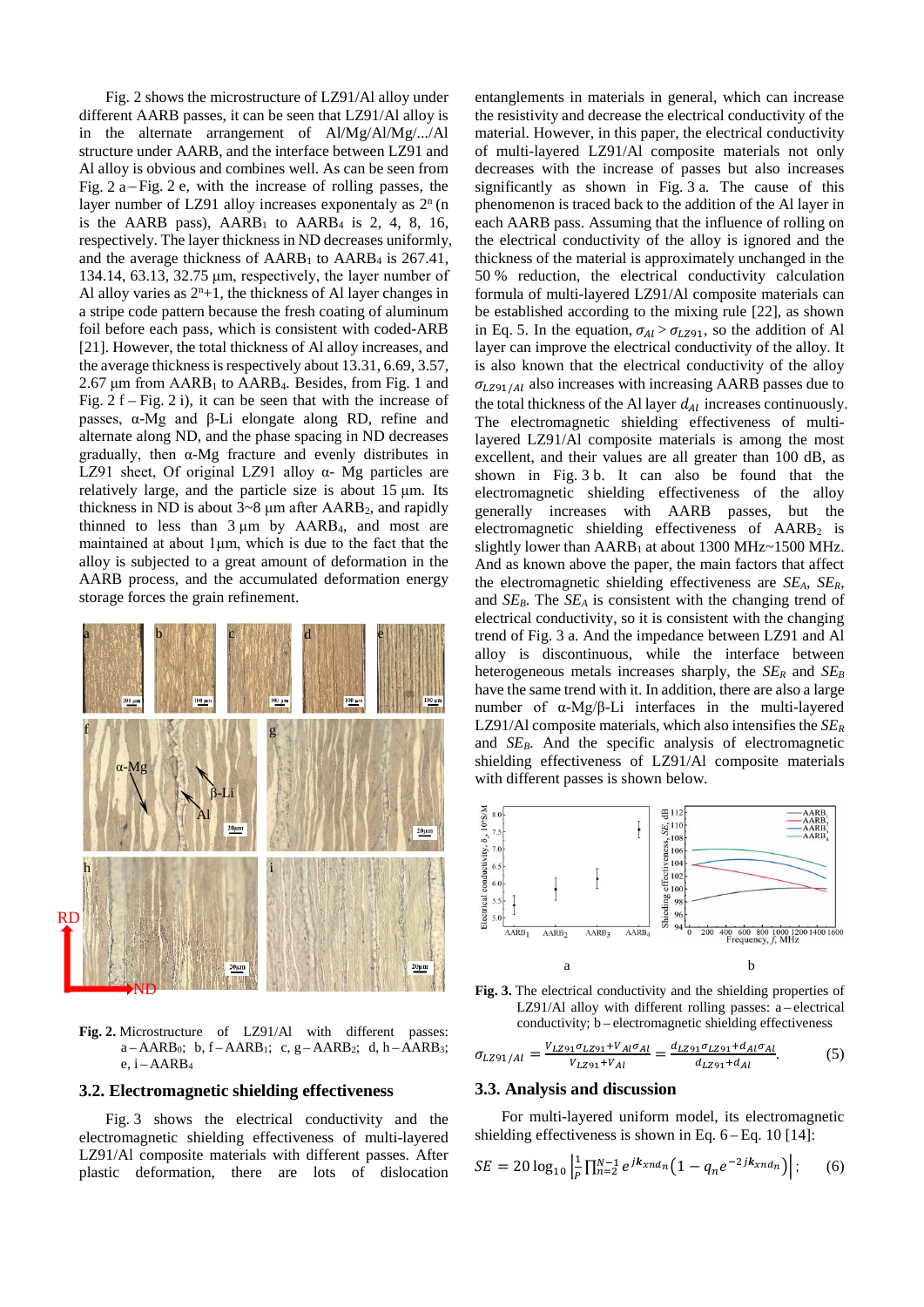$$
P = \frac{2Z_0 \prod_{i=1}^{N-1} 2Z_i}{(Z_0 + Z_1) \prod_{i=1}^{N-1} (Z_i + Z_{i+1})};
$$
\n(7)

$$
q_i = \frac{(z_i - z_{i-1})(z_i - z_{i+1})}{(z_i + z_{i-1})(z_i + z_{i+1})},\tag{8}
$$

$$
Z(d_{i-1}) = Z_i \frac{Z(d_i) \cos(k_{xi} d_i) + jZ_i \sin(k_{xi} d_i)}{jZ(d_i) \sin(k_{xi} d_i) + Z_{i+1} \cos(k_{xi} d_i)}.
$$
(9)

$$
Z(d_{N-1}) = Z_0,\t\t(10)
$$

where *k* is the wave vector;  $k = \beta - j\alpha$ ,  $k = -j\gamma$ ;  $Z_i$  is the characteristic impedance of the i-layer material  $Z_i = \sqrt{\frac{\mu \omega \mu_i}{\sigma_i}}$ ( $\Omega$ );  $\sigma_i$  is the electrical conductivity of the i-layer material;  $d_i$  is the thickness of the i-layer material (m).

According to the microstructure of LZ91/Al Multilayered composite materials and ignoring α-Mg and β-Li microstructure in LZ91 alloy, then the macroscopic electromagnetic shielding model of  $AARB<sub>1</sub>$  of Al/LZ91/Al/LZ91/Al is established as shown in Fig. 4.



**Fig. 4.** Electromagnetic shield model of AARB1: a – microstructure; b – electromagnetic shield model

Approximatively consider that the material deforms uniformly in AARB, so,  $d_1 = d_3 = d_5$ ,  $\delta_1 = \delta_3 = \delta_5$ ;  $d_2 = d_4$ ,  $\delta_2 = \delta_4$ ,  $Z_6 = Z_0$ ,  $Z_1 = Z_3 = Z_5$ ,  $Z_2 = Z_4$ . Its mathematical expression of electromagnetic shielding effectiveness is as Eq.  $11 - Eq. 13$ .

$$
SE_{A1} = 20 \log_{10} \left( e^{\frac{d_1}{\delta_1} + \frac{d_2}{\delta_2} + \frac{d_3}{\delta_3} + \frac{d_2}{\delta_4} + \frac{d_4}{\delta_5}} \right) = 8.686(3\frac{d_1}{\delta_1} + 2\frac{d_2}{\delta_2});
$$
\n(11)

$$
SE_{R1} = -20 \log|P| = (20 \log_{10} \frac{|1 + \frac{Z_1}{Z_0}|}{2} + 20 \log_{10} \frac{|1 + \frac{Z_0}{Z_1}|}{2}) +
$$
  
2(20 log<sub>10</sub>  $\frac{|1 + \frac{Z_2}{Z_1}|}{2} + 20 \log_{10} \frac{|1 + \frac{Z_1}{Z_2}|}{2});$  (12)

$$
SE_{B1} = 20 \log_{10} |1 - q_1 e^{-2\alpha_1 d_1} | + 20 \log_{10} |1 - q_2 e^{-2\alpha_2 d_2} | + 20 \log_{10} |1 - q_3 e^{-2\alpha_3 d_3} | + 20 \log_{10} |1 - q_4 e^{-2\alpha_4 d_4} | + 20 \log_{10} |1 - q_5 e^{-2\alpha_5 d_5} |.
$$
 (13)

The calculation formula of electromagnetic shielding effectiveness of single-layer LZ91 alloy is shown in the introduction, and in the 50 % reduction  $AARB<sub>1</sub>$  experiment,  $t_s = 3d_1 + 2d_2$ . And the change of electrical conductivity of LZ91 and Al alloy is ignored during rolling,  $\delta_2 = \delta_s$ . So compared with LZ91 single-layered alloy, the *SEA* increment of  $AARB<sub>1</sub>$  is expressed as Eq. 14:

$$
\Delta SE_{A1} = SE_{A1} - SE_{A0} = 8.686 \times 3d_1(\frac{1}{\delta_1} - \frac{1}{\delta_2}).
$$
 (14)

In Eq. 14,  $\sigma_1 > \sigma_2$ , so  $\delta_1 < \delta_2$ ,  $(\frac{1}{\delta_1} - \frac{1}{\delta_2}) > 0$ , then the value of  $\Delta SE_{A1}$  is positive, meanwhile, 3d<sub>1</sub> represents the total thickness of Al layer, so for  $AARB_1~AARB_4$ , due to the increase of the Al layer total thickness continuously, thus *SEA* increases continuously with the increase of AARB passes.

And due to 
$$
Z_0=377\Omega
$$
,  $Z_1$ ,  $Z_2 \ll Z_0$ , and  $\frac{Z_2}{Z_1} = \frac{\sqrt{\sigma_1}}{\sqrt{\sigma_2}}$ , so  
the  $SE_R$  increment of AARB<sub>1</sub> can be expressed as Eq. 15:

$$
\Delta SE_{R1} = SE_{R1} - SE_{R0} = 20 \log_{10} \frac{z_2}{z_1} + 2 \left( 20 \log_{10} \frac{|2 + \frac{z_2}{z_1} + \frac{z_1}{z_2}|}{4} \right).
$$
\n(15)

In Eq. 15, 20  $log_{10} \frac{Z_2}{Z_1}$  $\frac{22}{Z_1}$  is *SE<sub>R</sub>* increment of the surface reflective surface which caused by changing LZ91 to Al alloy.  $2\left(20\log_{10}\frac{|2+\frac{22}{Z_1}+\frac{21}{Z_2}|}{4}\right)$  is *SE<sub>R</sub>* increment due to the change of the number of inner layers. And  $\sigma_1 > \sigma_2$ ,  $\frac{z_2}{z_1} > 1$ ,  $\frac{|2+\frac{22}{Z_1}+\frac{21}{Z_2}|}{4}$  > 1, then the value of  $\Delta SE_{RI}$  is positive.

As for  $AARB_n$  (n is the  $AARB$  pass), the  $SE_R$  increment is shown as Eq. 16.

$$
\Delta SE_{Rn} = 20 \log_{10} \frac{z_2}{z_1} + 2^n \left( 20 \log_{10} \frac{|2 + \frac{z_2}{z_1} + \frac{z_1}{z_2}|}{4} \right).
$$
 (16)

It can be seen that the coefficient of  $20 \log_{10} \frac{|2 + \frac{22}{21} + \frac{21}{22}|}{4}$ 4 corresponds to the number of LZ91 alloy layers in each pass in Eq. 16. Thus for the multi-layered LZ91/Al composite materials, due to the replacement between LZ91 alloy and Al alloy on the surface and the superposition of heterogeneous metals, the *SER* is increased. Besides, with the increase of AARB passes, the *SER* increases sharply because of the sharp increase of heterogeneous metals stacking.

And the  $SE_B$  increment of  $AARB_1$  can be expressed as Eq. 17:

$$
\Delta SE_{B1} = SE_{B1} - SE_{R0} = \left(2 \times 20 \log_{10} \left| 1 - \frac{(z_1 - z_0)(z_1 - z_2)}{(z_1 + z_0)(z_1 + z_2)} e^{-\frac{2d_1}{\delta_1}}\right| - 20 \log_{10} \left| 1 - \frac{(z_2 - z_0)^2}{(z_2 + z_0)^2} e^{-\frac{2t_5}{\delta_2}}\right| \right) + \left(2 \times 20 \log_{10} \left| 1 - \frac{(z_2 - z_1)^2}{(z_2 + z_1)^2} e^{-\frac{2d_2}{\delta_2}}\right| + 20 \log_{10} \left| 1 - \frac{(z_2 - z_1)^2}{(z_2 + z_1)^2} e^{-\frac{2d_1}{\delta_1}}\right| \right). \tag{17}
$$

In Eq. 17, when the electromagnetic wave is at the low frequency,  $\delta \gg d$ ,  $e^{\frac{d}{\delta}} = 1$ , then Eq. 17 can be rewritten as Eq. 18:

$$
\Delta SE_{B1} = 2 \times 20 \log_{10} \left| \frac{2Z_2}{(Z_1 + Z_2)} \right| - 20 \log_{10} \left| 4 \frac{Z_2}{Z_0} \right| + 2 \times 20 \log_{10} \left| \frac{4Z_1Z_2}{(Z_2 + Z_1)^2} \right| + 20 \log_{10} \left| \frac{4Z_1Z_2}{(Z_2 + Z_1)^2} \right| = 20 \log_{10} \left| \frac{\left(\frac{2Z_2}{(Z_1 + Z_2)}\right)^2 \left(\frac{4Z_1Z_2}{(Z_2 + Z_1)^2}\right)^3}{4 \frac{Z_2}{Z_0}} \right|.
$$
\n(18)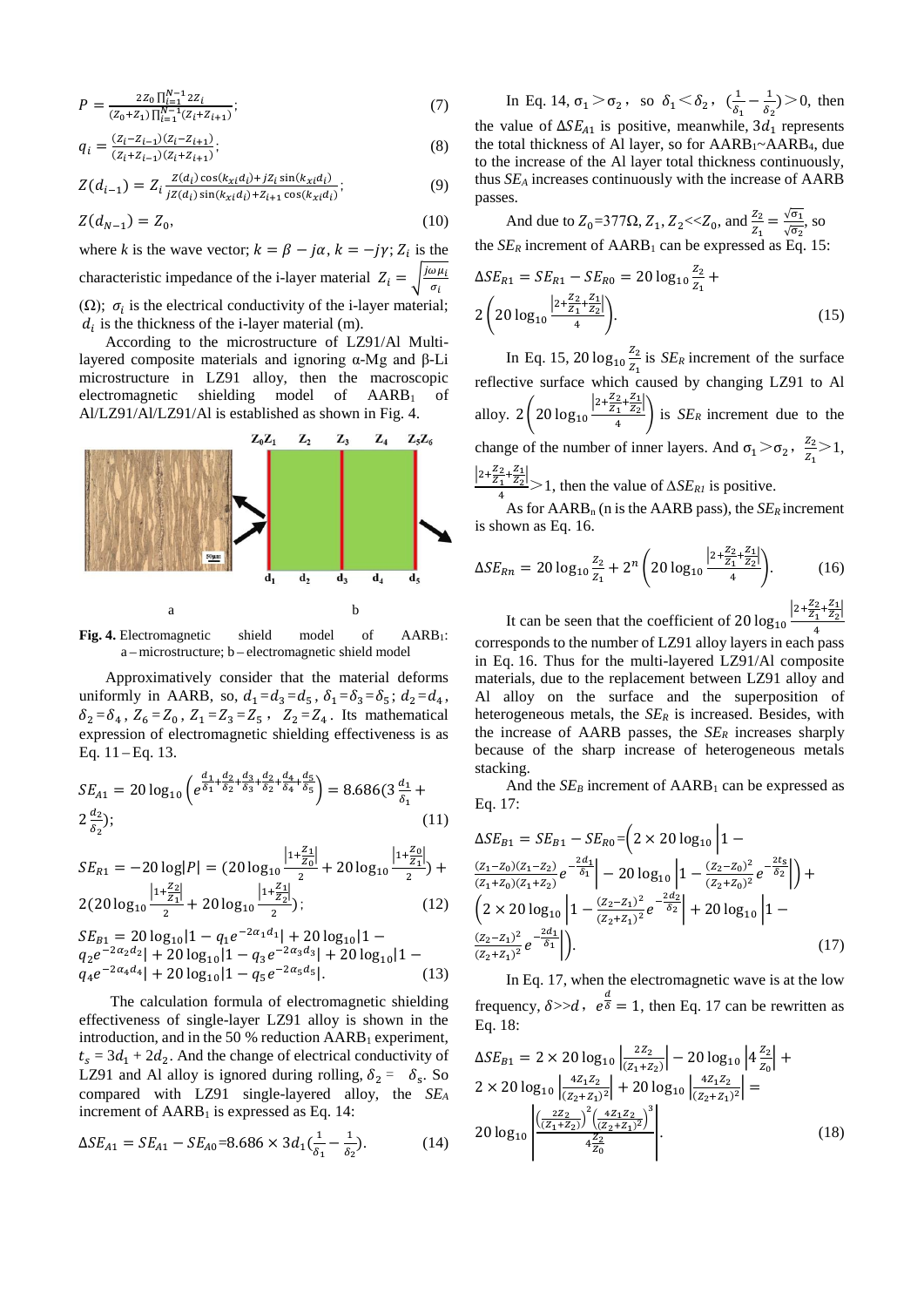In Eq. 18,  $Z_0 \gg Z_1$ ,  $Z_2$ ,  $\frac{\left(\frac{2Z_2}{(Z_1+Z_2)}\right)^2 \left(\frac{4Z_1Z_2}{(Z_2+Z_1)^2}\right)^3}{\frac{dZ_2}{}}$  $\frac{\frac{1}{2}(2+2i)^{2}}{4\frac{z_{2}}{z_{0}}}$  is greater than 1, then the value of  $\Delta SE_{B1}$  is positive.

While the electromagnetic wave is at the high frequency,  $\delta \ll d$ , 20  $\log_{10} |1 - q_1 e^{-2\alpha_1 d_1}| = 20 \log_{10} |1$  $q_1 \left(\cos 4\pi \frac{d_2}{\delta_2}\right)$  $\frac{a_2}{\delta_2}$  – jsin $4\pi \frac{a_2}{\delta_2}$  $\left| \frac{a_2}{\delta_2} \right|$  = 20  $\log_{10}$  | 1 +  $q_1$ |, so its *SE<sub>B</sub>* increment can be rewritten as Eq. 19:

$$
\Delta SE_{B1} = 20\log_{10} \left| \frac{|1 + q_1||1 + q_2||1 + q_3||1 + q_4||1 + q_5|}{|1 + q|} \right| =
$$
  

$$
20\log_{10} \left| \frac{\left(\frac{2Z_2}{(Z_1 + Z_2)}\right)^2 \left(\frac{2(Z_2 + Z_1)^2}{(Z_2 + Z_1)^2}\right)^3}{2} \right|.
$$
 (19)

In Eq. 19, 
$$
\frac{\left| \left( \frac{2Z_2}{(Z_1 + Z_2)} \right)^2 \left( \frac{2(Z_2^2 + Z_1^2)}{(Z_2 + Z_1)^2} \right)^3 \right|}{2} > 1
$$
 by calculation,

so the value of  $\Delta SE_{B1}$  is positive. In sum, the  $SE_B$  of AARB<sub>1</sub> is higher than that of LZ91 in all frequencies.

As for  $AARB_n$ , the  $SE_B$  increment is shown as Eq. 20 and Eq. 21.

At the low frequency:

$$
\Delta SE_{Bn} = 20 \log_{10} \left| \frac{\left(\frac{2Z_2}{(Z_1 + Z_2)}\right)^2 \left(\frac{4Z_1 Z_2}{(Z_2 + Z_1)^2}\right)^{(2^{n+1}-1)}}{\frac{4Z_2}{Z_0}} \right|.
$$
 (20)

At the high frequency:

$$
\Delta SE_{Bn} = 20\log_{10}\left| \frac{\left(\frac{2Z_2}{(Z_1 + Z_2)}\right)^2 \left(\frac{2\left(Z_2^2 + Z_1^2\right)}{(Z_2 + Z_1)^2}\right)^{(2n+1)} }{2} \right|.
$$
 (21)

In Eq. 20 and Eq. 21, the index of  $\left(\frac{2Z_2}{(Z_1+Z_2)}\right)$  is 2, which represents the two surface layers of multi-layered LZ91/Al composite materials. And the index values of  $\left(\frac{4Z_1Z_2}{(Z_2+Z_1)^2}\right)$  and  $\left(\frac{2(z_2^2 + z_1^2)}{(z_2 + z_1)^2}\right)$  represent the number of internal layers of multi-layered LZ91/Al composite materials, it is equal to the sum of the total number of LZ91 layer and Al layer minus 2. The calculations show that the value of  $\left(\frac{4Z_1Z_2}{(Z_2+Z_1)^2}\right)$  is always less than 1, that is, while *n* goes to infinity, the value of  $\left(\frac{4Z_1Z_2}{(Z_2+Z_1)^2}\right)$  $(2^{n+1}-1)$  goes to zero, so the *SE<sub>B</sub>* increment gradually turns from positive to negative with the increase of pass at the low frequency, but for AARB1~AARB4, their increments are positive, which represents that their *SEB* increase in AARB. the value of  $\left(\frac{2(z_2^2 + z_1^2)}{(z_2 + z_1)^2}\right)$  is always greater than 1, which represents that their  $SE_B$  increase with the increase of pass at the high frequency. However, at 1300 MHz~1500 MHz, the electromagnetic shielding effectiveness of  $AARB<sub>2</sub>$  is slightly lower than that of AARB1, and its value is different from the calculation results, which may be caused by its tissue defects or other reasons. This phenomenon needs to be verified by further research, which will be the focus of our follow-up research*.*

## **4. CONCLUSIONS**

- 1. AARB can prepare the multi-layered LZ91/Al composite materials as Al/Mg/Al/Mg/...Al, the number of layers of LZ91 and Al alloy increases exponentially and the layer thickness decreases uniformly during each pass. And AARB can also refine grains, after AARB4, most of the  $\alpha$ -Mg in ND are refined to less than 1  $\mu$ m. Besides, α-Mg and β-Li alternate evenly in the interior of the multi-layered LZ91/Al composite materials.
- 2. The multi-layered LZ91/Al composite materials have excellent electromagnetic shielding effectiveness, and their values are all greater than 100 dB. Due to the increase of the total thickness of the Al layer and the sharp increase of the layer number and interface of LZ91/Al heterogeneous metals, so the electromagnetic shielding effectiveness generally increases with the increase of AARB passes, and the phase interface of  $\alpha$ -Mg/β- Li also has a certain influence.

#### **REFERENCES**

- 1. **Wu, X.Y., Han, B.Y., Zhang, H.B., Xie, X., Tu, T.X., Zhang, Y., Dai, Y., Yang, R., Yu, Z.Z.** Compressible, Durable and Conductive Polydimethylsiloxane-coated MXene Foams for High-performance Electromagnetic Interference Shielding *Chemical Engineering Journal* 381 2020: pp. 122622 – 122630. [https://doi.org/10.1016/j.cej.2019.122622](https://www.sciencedirect.com/science/article/pii/S138589471932025X)
- 2. **Guo, Y., Jian, X., Zhang, L., Mu, C.H., Yin, L.J., Xie, J.L., Mahmood, N., Dou, S.H., Che, R.C., Deng, L.J.** Plasma-induced FeSiAl@Al2O3@SiO2 Core–shell Structure for Exceptional Microwave Absorption and Anti-oxidation at High Temperature *Chemical Engineering Journal* 384 2020: pp. 123371 – 123378. <https://doi.org/10.1016/j.cej.2019.123371>
- 3. **Al Naim, A.F., Ibrahim, S.S., El-Shamy, A.G.** A New Class of Electromagnetic Shields Based on Carbon Dots Adorning Te Nanorods Embedded into PEDOT:PSS for Protection from Electromagnetic (EM) Pollutions *Progress in Organic Coatings* 161 2021: pp. 106509 – 106521. <https://doi.org/10.1016/j.porgcoat.2021.106509>
- 4. **Chen, X.J., Liu, H.Y., Hu, D.C., Liu, H.Q., Ma, W.S.** Recent Advances in Carbon Nanotubes-based Microwave Absorbing Composites *Ceramics International* 47 (17) 2021: pp. 23749 – 23761. [https://doi.org/10.1016/j.ceramint.2021.05.219](https://doi.org/10.1016/j.ceramint.2021.05.219.)
- 5. **Pal, R., Goyal, S.L., Rawal, I., Asha.** Lightweight Graphene Encapsulated with Polyaniline for Excellent Electromagnetic Shielding Performance in X-band (8.2–12.4 GHz) *Materials Science and Engineering: B* 270 2021: pp. 115227 – 115241. [https://doi.org/10.1016/j.mseb.2021.115227.](https://www.sciencedirect.com/science/article/pii/S0921510721001872)
- 6. **Aal, N.A., El-Tantawy, F.M., Hajry, A., Bououdina, [M.](https://xueshu.baidu.com/s?wd=author%3A%28M%20Bououdina%29%20&tn=SE_baiduxueshu_c1gjeupa&ie=utf-8&sc_f_para=sc_hilight%3Dperson)** [New Antistatic Charge and Electromagnetic Shielding](https://xueshu.baidu.com/s?wd=author%3A%28M%20Bououdina%29%20&tn=SE_baiduxueshu_c1gjeupa&ie=utf-8&sc_f_para=sc_hilight%3Dperson)  [Effectiveness from Conductive Epoxy Resin/Plasticized](https://xueshu.baidu.com/s?wd=author%3A%28M%20Bououdina%29%20&tn=SE_baiduxueshu_c1gjeupa&ie=utf-8&sc_f_para=sc_hilight%3Dperson)  [Carbon Black Composites](https://xueshu.baidu.com/s?wd=author%3A%28M%20Bououdina%29%20&tn=SE_baiduxueshu_c1gjeupa&ie=utf-8&sc_f_para=sc_hilight%3Dperson) *Polymer Composites* 29 (2) 2010: pp. 125 – 132. [https://doi.org/10.1016/10.1002/pc.20334](https://doi.org/10.1016/10.1002/pc.20334.)
- 7. **Chen, Y., Li, J.Z., Li, T., Zhang, L.K., Meng, F.B.** Recent Advances in Graphene-based Films for Electromagnetic Interference Shielding: Review and Future Prospects *Carbon* 180 (4) 2021: pp. 163 – 184. [https://doi.org/10.1016/j.carbon.2021.04.091](https://www.sciencedirect.com/science/article/pii/S000862232100484X)